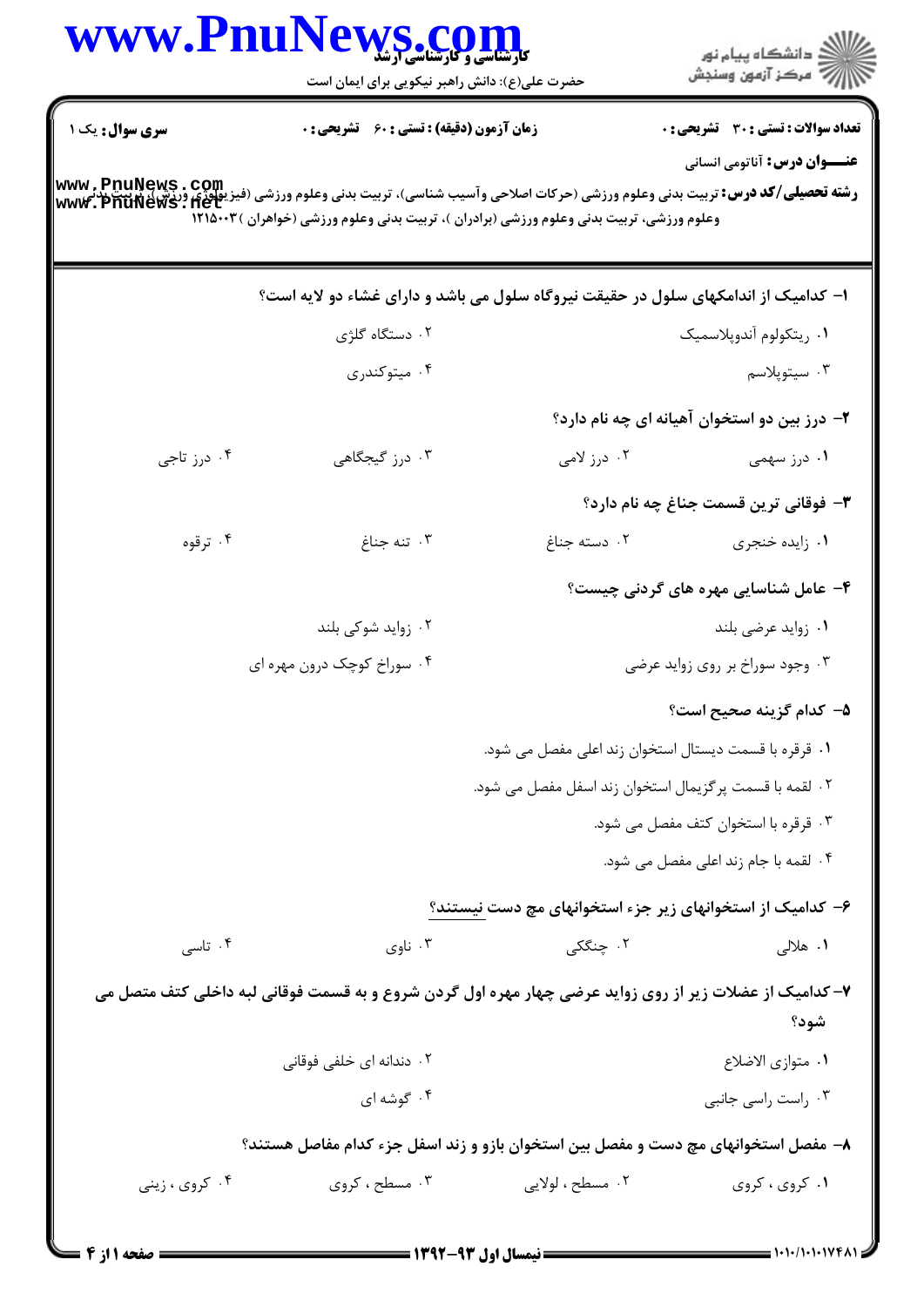|                      | WWW.PnuNews.com<br>حضرت علی(ع): دانش راهبر نیکویی برای ایمان است                                                                                                                                                                                |                      | ر<br>دانشڪاه پيام نور)<br>اڳ مرڪز آزمون وسنڊش                                |
|----------------------|-------------------------------------------------------------------------------------------------------------------------------------------------------------------------------------------------------------------------------------------------|----------------------|------------------------------------------------------------------------------|
| سری سوال: ۱ یک       | <b>زمان آزمون (دقیقه) : تستی : 60 ٪ تشریحی : 0</b>                                                                                                                                                                                              |                      | <b>تعداد سوالات : تستی : 30 ٪ تشریحی : 0</b>                                 |
|                      | <b>رشته تحصیلی/کد درس:</b> تربیت بدنی وعلوم ورزشی (حرکات اصلاحی وآسیب شناسی)، تربیت بدنی وعلوم ورزشی (فینگ ورزش)، تربیت بدنی<br>Www . PnuNews . net<br>وعلوم ورزشی، تربیت بدنی وعلوم ورزشی (برادران )، تربیت بدنی وعلوم ورزشی (خواهران )۱۲۱۵۰۰۳ |                      | <b>عنـــوان درس:</b> آناتومی انسانی                                          |
|                      | ۹- کدامیک از اندامکهای سلول مثل یک شبکه تورینه است و با غشاء سلول و هسته در ارتباط است و مواد داخل سلول را                                                                                                                                      |                      | جابجا می کند؟                                                                |
|                      | ۰۲ دستگاه گلژی                                                                                                                                                                                                                                  |                      | ٠١. ريتكولوم آندوپلاسميك                                                     |
|                      | ۰۴ میتوکندری                                                                                                                                                                                                                                    |                      | ۰۳ سيتوپلاسم                                                                 |
|                      |                                                                                                                                                                                                                                                 |                      | ∙۱- درز بین استخوان پیشانی و دو استخوان آهیانه ای چه نام دارد؟               |
| ۰۴ درز تاجی          | ۰۳ درز گیجگاهی                                                                                                                                                                                                                                  | ۰۲ درز لامی          | ۰۱ درز سهمی                                                                  |
|                      |                                                                                                                                                                                                                                                 |                      | 11– کدامیک یک از قسمتهای کتف با استخوان ترقوه مفصل می شود؟                   |
| ۰۴ بریدگی غرابی      | ۰۳ خار کتف                                                                                                                                                                                                                                      | ۰۲ زایده غرابی       | ۰۱ زایده آخرمی                                                               |
|                      |                                                                                                                                                                                                                                                 |                      | ۱۲– کدامیک از استخوانهای زیر جزء استخوانهای مچ پا نیستند؟                    |
| ۰۴ قاپ               | ۰۳ میخی ها                                                                                                                                                                                                                                      | ۰۲ هرمی              | ۰۱ تاسی                                                                      |
|                      | ۱۳– کدامیک از عضلات زیر روی زواید عرضی اول تا چهارم کمر و دنده دوازدهم متصل می شود؟                                                                                                                                                             |                      |                                                                              |
|                      | ۰۲ پشتی دراز                                                                                                                                                                                                                                    |                      | ۰۱ دندانه ای خلفی تحتانی                                                     |
|                      | ۰۴ متوازي الاضلاع                                                                                                                                                                                                                               |                      | ۰۳ مربع کمری                                                                 |
|                      |                                                                                                                                                                                                                                                 |                      | ۱۴- مفصل ران ًو مفصل بین اطلس و آسه جزء کدام مفاصل می باشند؟                 |
| ۰۴ کروی ، استوانه ای | ۰۳ مسطح ، کروی                                                                                                                                                                                                                                  | ۰۲ زينى ، استوانه اى | ۰۱ سهمی ، زینی                                                               |
|                      |                                                                                                                                                                                                                                                 |                      | 1۵- به کلیه سلولهایی که پکسانند و یک وظیفه را انجام می دهند، چه می گویند؟    |
| ۰۴ سطح سلولی         | ۰۳ بافت                                                                                                                                                                                                                                         | ۰۲ اندام             | ۰۱ دستگاه                                                                    |
|                      |                                                                                                                                                                                                                                                 |                      | ۱۶– استخوانهای جمجمه و استخوان مهره ها به ترتیب جز کدام دسته استخوانی هستند؟ |
| ۰۴ پهن ، نامنظم      | ۰۳ نامنظم ، پهن                                                                                                                                                                                                                                 | ۰۲ پهن ، پهن         | ۰۱ بلند ، کوتاه                                                              |
|                      |                                                                                                                                                                                                                                                 |                      | ۱۷- تنها استخوانی که با هیچ کدام از استخوانهای دیگر مفصل نمی شود، کدام است؟  |
| ۰۴ کشکک              | ۰۳ بينې $\cdot$                                                                                                                                                                                                                                 | ۲. لامی              | ۰۱ کامی                                                                      |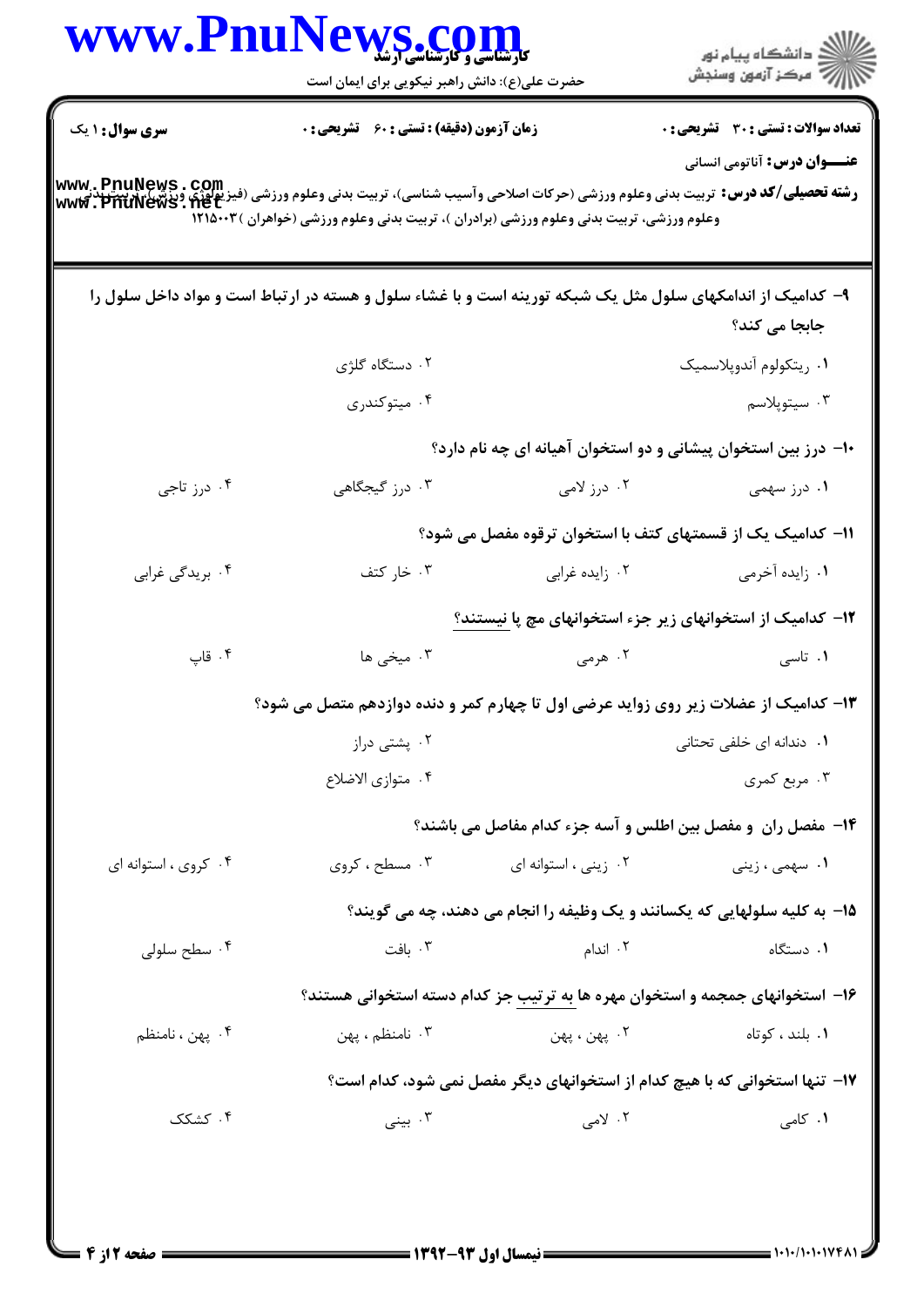| WWW.PnuNews.com                                                                                                                                                 | ِ<br>∭ دانشڪاه پيام نور<br>∭ مرڪز آزمون وسنڊش                                                                    |                                                                        |                                                                         |
|-----------------------------------------------------------------------------------------------------------------------------------------------------------------|------------------------------------------------------------------------------------------------------------------|------------------------------------------------------------------------|-------------------------------------------------------------------------|
|                                                                                                                                                                 | حضرت علی(ع): دانش راهبر نیکویی برای ایمان است                                                                    |                                                                        |                                                                         |
| <b>سری سوال : ۱ یک</b>                                                                                                                                          | زمان آزمون (دقیقه) : تستی : 60 ٪ تشریحی : 0                                                                      |                                                                        | <b>تعداد سوالات : تستی : 30 ٪ تشریحی : 0</b>                            |
|                                                                                                                                                                 |                                                                                                                  |                                                                        | <b>عنـــوان درس:</b> آناتومي انساني                                     |
| <b>رشته تحصیلی/کد درس:</b> تربیت بدنی وعلوم ورزشی (حرکات اصلاحی وآسیب شناسی)، تربیت بدنی وعلوم ورزشی (فیزیولوژی ورزش)، تربیت بدنی<br><b>www . PnuNews . Net</b> | وعلوم ورزشی، تربیت بدنی وعلوم ورزشی (برادران )، تربیت بدنی وعلوم ورزشی (خواهران )۱۲۱۵۰۰۳                         |                                                                        |                                                                         |
|                                                                                                                                                                 |                                                                                                                  |                                                                        |                                                                         |
|                                                                                                                                                                 |                                                                                                                  |                                                                        | <b>۱۸</b> – کدام یک از جملات زیر صحیح است؟                              |
|                                                                                                                                                                 | ۰۱ فوق قرقره و فوق لقمه دو برآمدگی هستند که در طرفین قسمت دیستال استخوان بازو قرار گرفته اند.                    |                                                                        |                                                                         |
|                                                                                                                                                                 |                                                                                                                  |                                                                        | ٠٢ استخوان بازو از نوع استخوانهای کوتاه است.                            |
|                                                                                                                                                                 |                                                                                                                  |                                                                        | ۰۳ فرورفتگی آرنجی در قسمت قدامی استخوان بازو قرار دارد                  |
|                                                                                                                                                                 |                                                                                                                  | ۰۴ ناودان دو سری یک برآمدگی است که بین فوق لقمه و فوق قرقره قرار دارد. |                                                                         |
|                                                                                                                                                                 |                                                                                                                  |                                                                        | ۱۹- کدامیک از موارد زیر تفاوت بین لگن را در دو جنس بیان می کند؟         |
|                                                                                                                                                                 | ۰۲ استخوان خاجی در مردها پهن تر است.                                                                             |                                                                        | ۰۱ لگن زنها بلندتر از آقایان است.                                       |
|                                                                                                                                                                 | ۰۴ سوراخ سدادی در مرد بیضی و در زن مثلثی است.                                                                    |                                                                        | ۰۳ مدخل لگن در مرد گشادتر است.                                          |
|                                                                                                                                                                 | +۲- عضله ای در قسمت جانبی گردن است که از یکطرف به استخوان ترقوه و استخوان جناق و از طرف دیگر به استخوان          |                                                                        |                                                                         |
|                                                                                                                                                                 |                                                                                                                  |                                                                        | گیجگاهی می چسبد؟                                                        |
|                                                                                                                                                                 | ۰۲ عضله پوستی گردن                                                                                               |                                                                        | ٠١ عضله طويل گردني                                                      |
|                                                                                                                                                                 | ۰۴ عضله جناغی چنبری – پستانی                                                                                     |                                                                        | ۰۳ عضلات نردبانی                                                        |
|                                                                                                                                                                 |                                                                                                                  |                                                                        | <b>۲۱</b> – استخوانهای اندام تحتانی و فوقانی مربوط به کدام گزینه هستند؟ |
| ۰۴ درزی                                                                                                                                                         | ۰۳ کالواریا                                                                                                      | ۰۲ ضمیمه ای                                                            | ۰۱ محوری                                                                |
|                                                                                                                                                                 |                                                                                                                  |                                                                        | <b>۲۲</b> – طویل ترین استخوان بدن چه نام دارد؟                          |
| ۰۴ نازک نئی                                                                                                                                                     | ۰۳ ران                                                                                                           | ۰۲ درشت نئی                                                            | ۰۱ بازو                                                                 |
|                                                                                                                                                                 | ۲۳– کدامیک از عضلات زیر از روی سطح خارجی و لبه فوقانی هشت و یا نه دنده فوقانی تر شروع شده و به لبه داخلی استخوان |                                                                        | کتف متصل می شود؟                                                        |
| ۰۴ سینه ای کوچک                                                                                                                                                 | ۰۳ سینه ای بزرگ                                                                                                  | ۰۲ دنده ای بزرگ                                                        | ۰۱ بین دنده ای                                                          |
|                                                                                                                                                                 |                                                                                                                  |                                                                        | ۲۴- داخلی ترین عضله ناحیه شکم چه نام دارد؟                              |
| ۰۴ عضله عرضی شکمی                                                                                                                                               | ۰۳ عضله راست شکمی                                                                                                | ۰۲ عضله مورب داخلی                                                     | ۰۱ عضله مورب خارجي                                                      |
|                                                                                                                                                                 |                                                                                                                  |                                                                        | ۲۵– کدامیک از عضلات زیر به استخوان لگن متصل است؟                        |
| ۰۴ عضله پهن داخلی                                                                                                                                               | ۰۳ عضله پهن ميانی                                                                                                | ۰۲ عضله پهن خارجي                                                      | ٠١ عضله راست راني                                                       |
|                                                                                                                                                                 |                                                                                                                  |                                                                        |                                                                         |